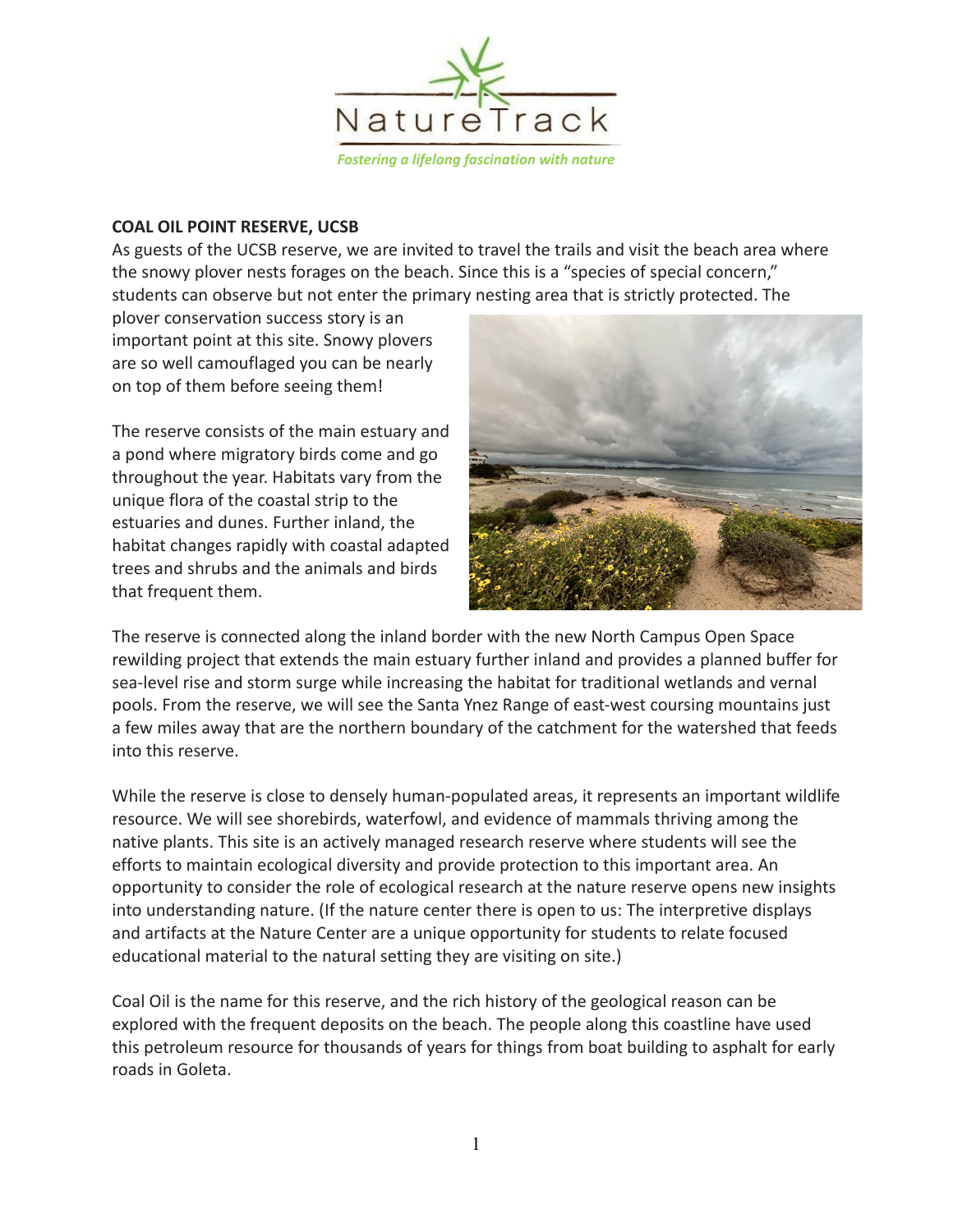#### **Appropriate** for *Grades 7 - 12*

### **Available Field Trip Emphases:** *Ecology (including Coastal Strip, Rewilding, and Watershed habitats)*

Led by experienced and enthusiastic Nature Track docents, field trips at Coal Oil Reserve Point are designed to be used as a companion to state science standards and provide a real-life experience for students in ecology. Docents can lead students in trips that focus on the appropriate grade level and subject and engage students in exploration of science and nature through hikes, guided discussion, and educational nature games. Nature-based art and other creative projects are also available.

### **Field Trips at Coal Oil Point Reserve can be used in conjunction with the following California State Standards and Next Generation Science Standards:**

## Geology Field Trip

| Grade   | <b>CA Standards</b>                                                                                                        | <b>Next Generation</b>                                                                                                                                                                                       |
|---------|----------------------------------------------------------------------------------------------------------------------------|--------------------------------------------------------------------------------------------------------------------------------------------------------------------------------------------------------------|
| $7 - 8$ | Earth Sciences: 1b, 1d, 1e, 1f, 2a,<br>2b, 2d; Investigation &<br>Experimentation: 7f, 7g<br>Life Sciences: 4a,4b,4c,4d,4f | <b>Standards for 6-8:</b><br>Earth's Place in the Universe:<br>MS-ESS1.C; Earth's Systems:<br>MS-ESS1.C, MS-ESS2.A,<br>MS-ESS2.B, MS-ESS2.C; Earth<br>and Human Activity: MS-ESS3.A,<br>MS-ESS3.C, MS-ESS3.D |